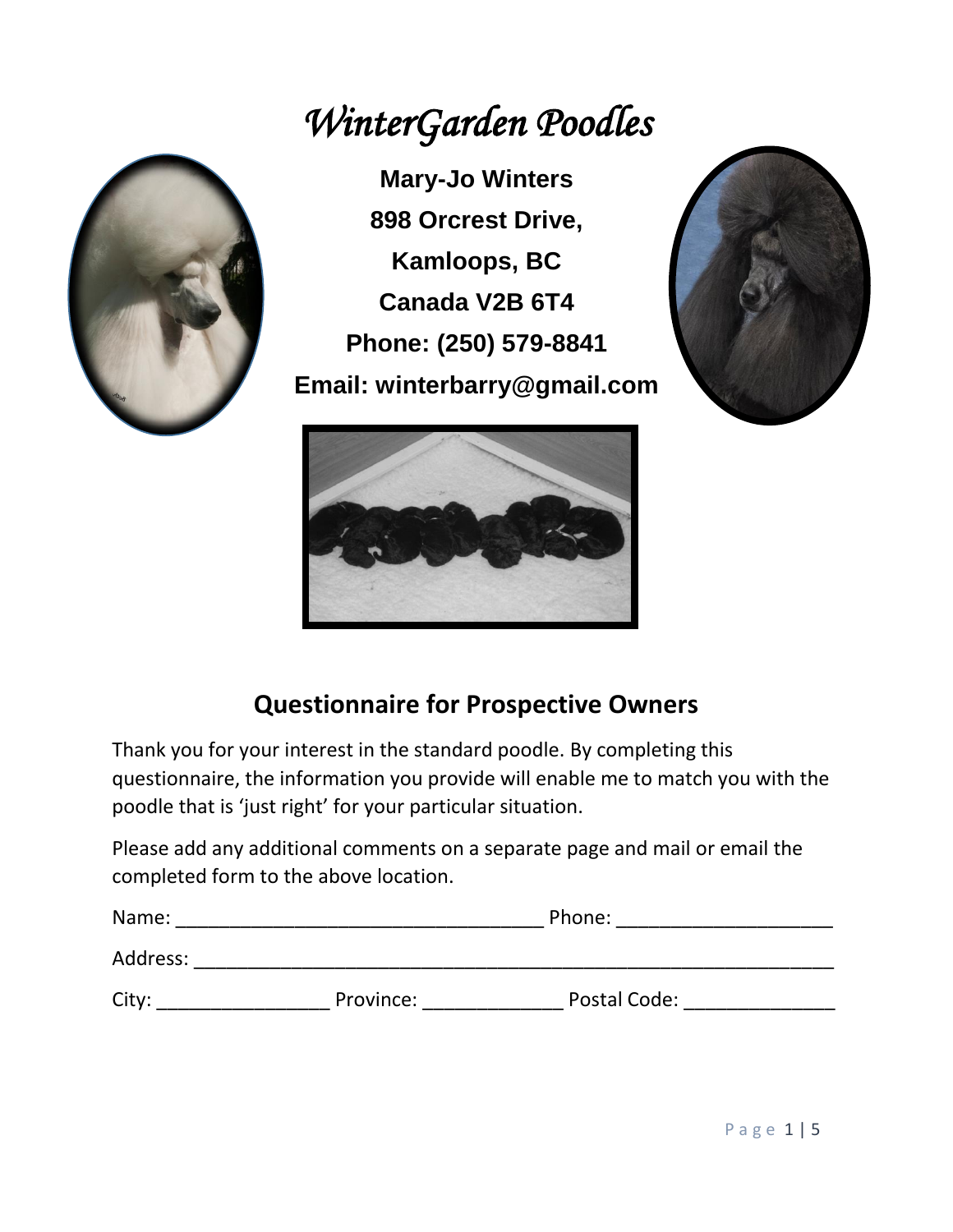- 1. Purpose for acquiring a dog? \_\_\_\_\_\_\_\_\_\_\_\_\_\_\_\_\_\_\_\_\_\_\_\_\_\_\_\_\_\_\_\_\_\_\_\_\_\_\_\_
- 2. Are you familiar with the standard Poodle and how did you come by this knowledge? \_\_\_\_\_\_\_\_\_\_\_\_\_\_\_\_\_\_\_\_\_\_\_\_\_\_\_\_\_\_\_\_\_\_\_\_\_\_\_\_\_\_\_\_\_\_\_\_\_\_\_\_\_\_

\_\_\_\_\_\_\_\_\_\_\_\_\_\_\_\_\_\_\_\_\_\_\_\_\_\_\_\_\_\_\_\_\_\_\_\_\_\_\_\_\_\_\_\_\_\_\_\_\_\_\_\_\_\_\_\_\_\_\_\_\_\_\_\_

\_\_\_\_\_\_\_\_\_\_\_\_\_\_\_\_\_\_\_\_\_\_\_\_\_\_\_\_\_\_\_\_\_\_\_\_\_\_\_\_\_\_\_\_\_\_\_\_\_\_\_\_\_\_\_\_\_\_\_\_\_\_\_\_

\_\_\_\_\_\_\_\_\_\_\_\_\_\_\_\_\_\_\_\_\_\_\_\_\_\_\_\_\_\_\_\_\_\_\_\_\_\_\_\_\_\_\_\_\_\_\_\_\_\_\_\_\_\_\_\_\_\_\_\_\_\_\_\_

\_\_\_\_\_\_\_\_\_\_\_\_\_\_\_\_\_\_\_\_\_\_\_\_\_\_\_\_\_\_\_\_\_\_\_\_\_\_\_\_\_\_\_\_\_\_\_\_\_\_\_\_\_\_\_\_\_\_\_\_\_\_\_\_

- 3. What attracts you to the standard poodle?
- 4. Have you investigated various breeds to determine which one best suits your lifestyle? \_\_\_\_\_\_\_\_\_\_\_\_\_\_\_\_\_\_\_\_\_\_\_\_\_\_\_\_\_\_\_\_\_\_\_\_\_\_\_\_\_\_\_\_\_\_\_\_\_\_\_\_\_\_\_\_
- 5. What other breeds have you considered? \_\_\_\_\_\_\_\_\_\_\_\_\_\_\_\_\_\_\_\_\_\_\_\_\_\_\_\_\_\_
- 6. Have you ever owned a poodle?

\_\_\_\_\_\_\_\_\_\_\_\_\_\_\_\_\_\_\_\_\_\_\_\_\_\_\_\_\_\_\_\_\_\_\_\_\_\_\_\_\_\_\_\_\_\_\_\_\_\_\_\_\_\_\_\_\_\_\_\_\_\_\_\_

If no, have you owned dogs and what became of them? \_\_\_\_\_\_\_\_\_\_\_\_\_\_\_\_\_\_\_\_\_\_\_\_\_\_\_\_

7. Have you ever returned a dog to a breeder? \_\_\_\_\_\_\_\_\_\_\_\_\_\_\_\_\_\_\_\_\_\_\_\_\_\_\_\_\_\_\_\_\_\_

If yes, what was the reason? \_\_\_\_\_\_\_\_\_\_\_\_\_\_\_\_\_\_\_\_\_\_\_\_\_\_\_\_\_\_\_\_\_\_\_\_\_\_\_\_

\_\_\_\_\_\_\_\_\_\_\_\_\_\_\_\_\_\_\_\_\_\_\_\_\_\_\_\_\_\_\_\_\_\_\_\_\_\_\_\_\_\_\_\_\_\_\_\_\_\_\_\_\_\_\_\_\_\_\_\_\_\_\_\_

\_\_\_\_\_\_\_\_\_\_\_\_\_\_\_\_\_\_\_\_\_\_\_\_\_\_\_\_\_\_\_\_\_\_\_\_\_\_\_\_\_\_\_\_\_\_\_\_\_\_\_\_\_\_\_\_\_\_\_\_\_\_\_\_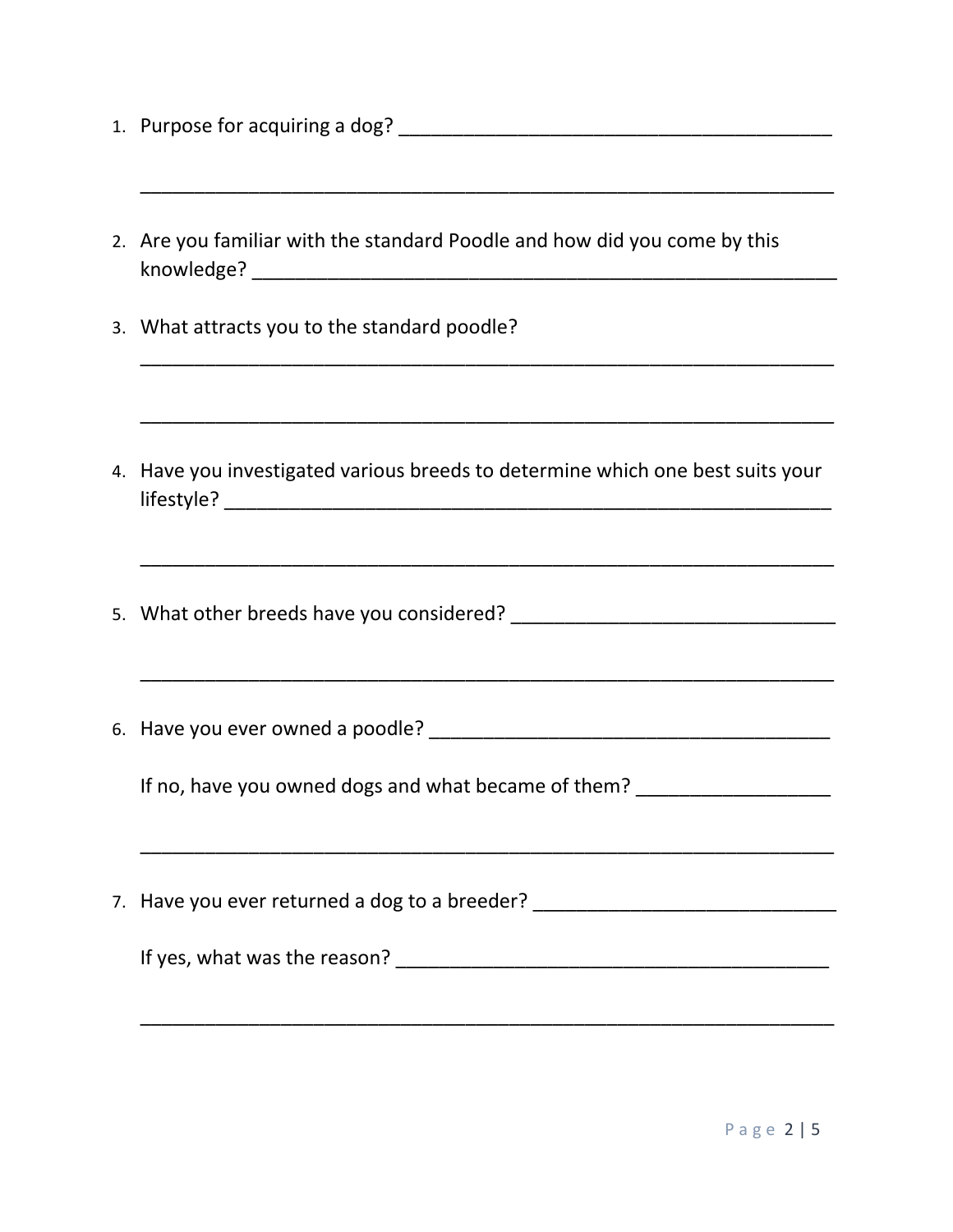| 9. Have you ever surrendered a dog to the SPCA, pound or animal shelter? _____   |
|----------------------------------------------------------------------------------|
|                                                                                  |
| 10. Do you live in a house/apartment/townhouse? ________________________________ |
|                                                                                  |
|                                                                                  |
| 12. If you have children, what are their ages? _________________________________ |
|                                                                                  |
|                                                                                  |
| 14. Is anyone in your household                                                  |
| a. Allergic to dogs? _____Yes ______ No                                          |
| b. Smoke? ______ Yes ______ No                                                   |
| 15. Is someone home for all or, part of the day? ______                          |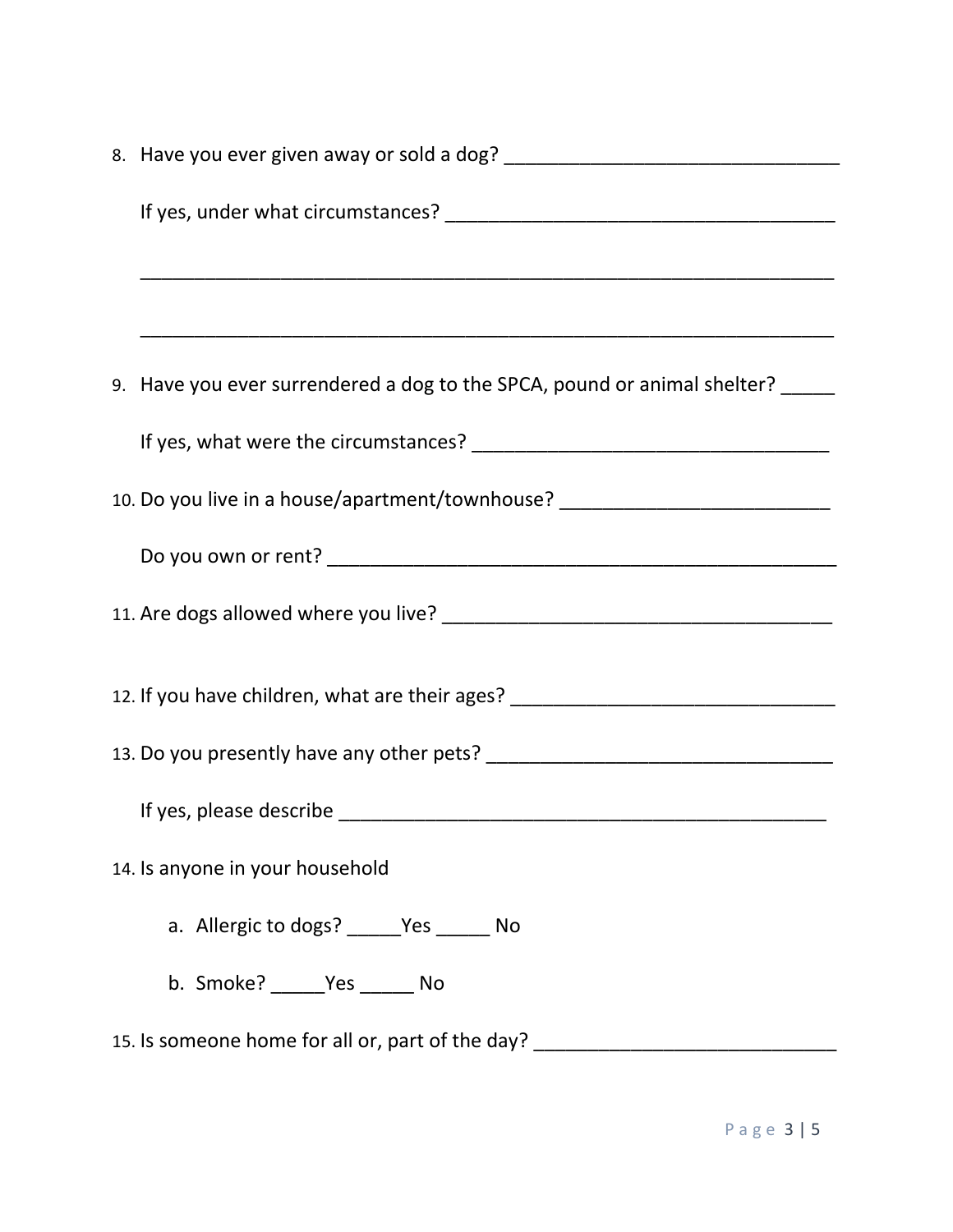| 16. Who would be the dog's primary caretaker? __________________________________                                              |
|-------------------------------------------------------------------------------------------------------------------------------|
| 17. Do you have a fully fenced yard (5ft or higher?) ___________________________                                              |
| 18. Would you consent to a home/yard inspection before placement of the dog to<br>ensure it is dog-proof? ______Yes ______ No |
| 19. Where would your dog be exercised outdoors and allowed to relieve itself?                                                 |
| 20. In what areas of the home would you dog be allowed? ________________________                                              |
| 21. What activities would you share with your dog? _____________________________                                              |
|                                                                                                                               |
| If yes, what arrangements would be made for your dog while you are away?                                                      |
| 23. Are you familiar with the care of a poodle coat? ___________________________                                              |
| 24. How many hours would you expect your puppy to be alone? _______________                                                   |
|                                                                                                                               |
|                                                                                                                               |